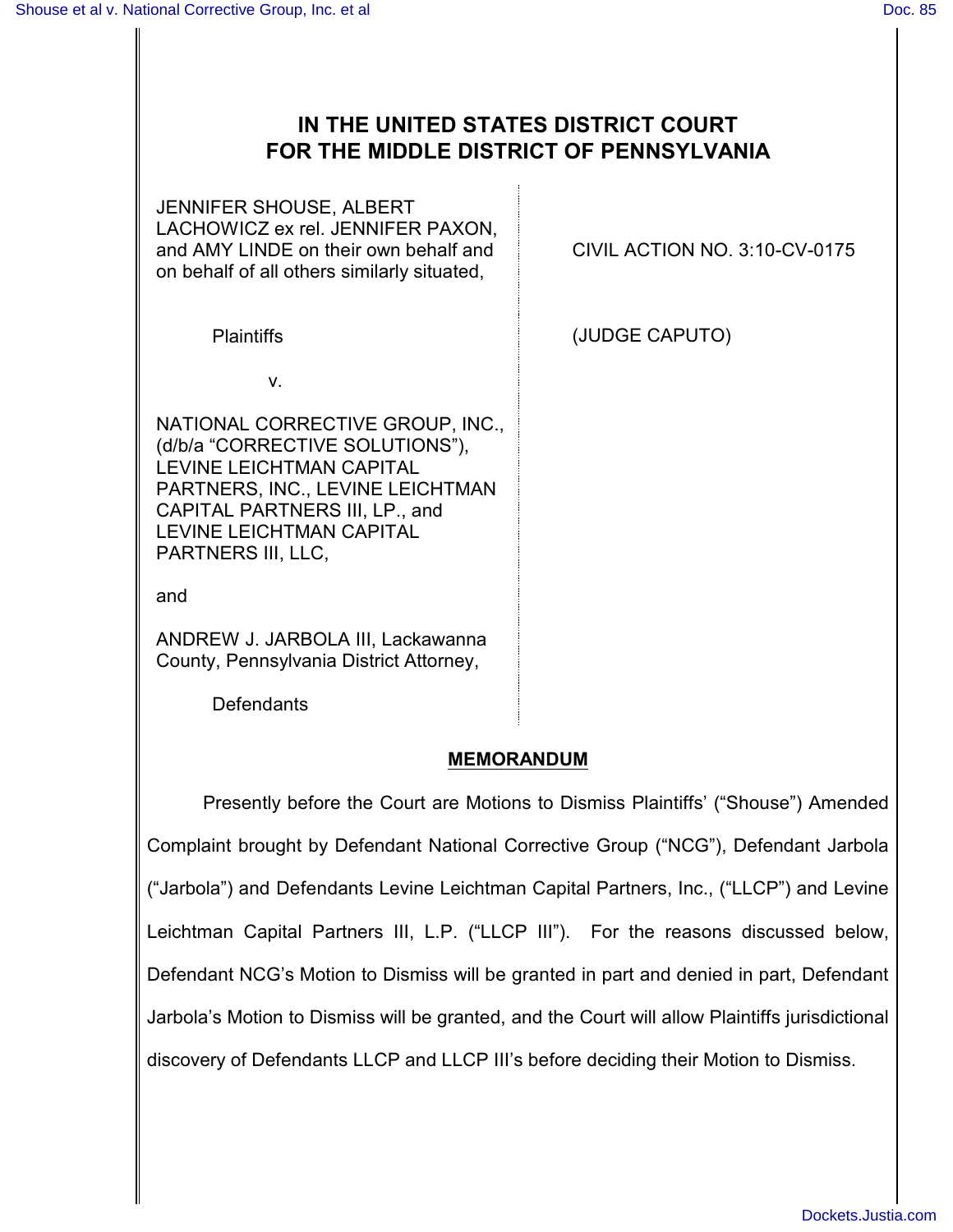#### **BACKGROUND**

The instant suit arises out of a "bad check restitution program" operated by NCG under the auspices of local district attorneys' offices. Shouse and the other plaintiffs are residents of various counties in Pennsylvania who have been targeted by this program and allege to have been subject to abusive and unlawful practices as a result. Shouse' Complaint alleges as follows.

NCG is the latest iteration of a business enterprise that was originally begun by Donald Mealing. Mealing founded American Corrective Counseling Services ("ACCS") in 1987. His original business model was to establish a bad check collection agency that would operate under the auspices of county district attorneys, a model designed to increase the likelihood of recovery of the debts. (Am. Compl. ¶ 18.) In 2004, Equity Pacific Advisors ("EPA"), with financing from LLCP III, bought Mealing's business. (Am. Compl. ¶ 19.) In exchange for providing financing, LLCP II was granted securities in the new company. When the business began to suffer after facing several class action lawsuits regarding its business practices, ACCS was unable to meet its payment obligations to LLCP III. As a result, LLCP began exerting greater control over the day to day operations. Facing more lawsuits, LLCP took ACCS into bankruptcy. (Am. Compl ¶ 26.) Several months after the bankruptcy filing, LLCP III bought ACCS's assets and formed a new wholly owned subsidiary, NCG. LLCP continues to own, operate, and control NCG. (Am. Compl. ¶ 31.)

NCG is a private debt-collection company that specializes in collecting dishonored checks. (Am. Compl. ¶ 2.) As stated above, what is unique about NCG's business model is that it operates under the purview of local district attorney's offices. Under the agreements that NCG has with these district attorneys, including Jarabola, NCG is allowed to use the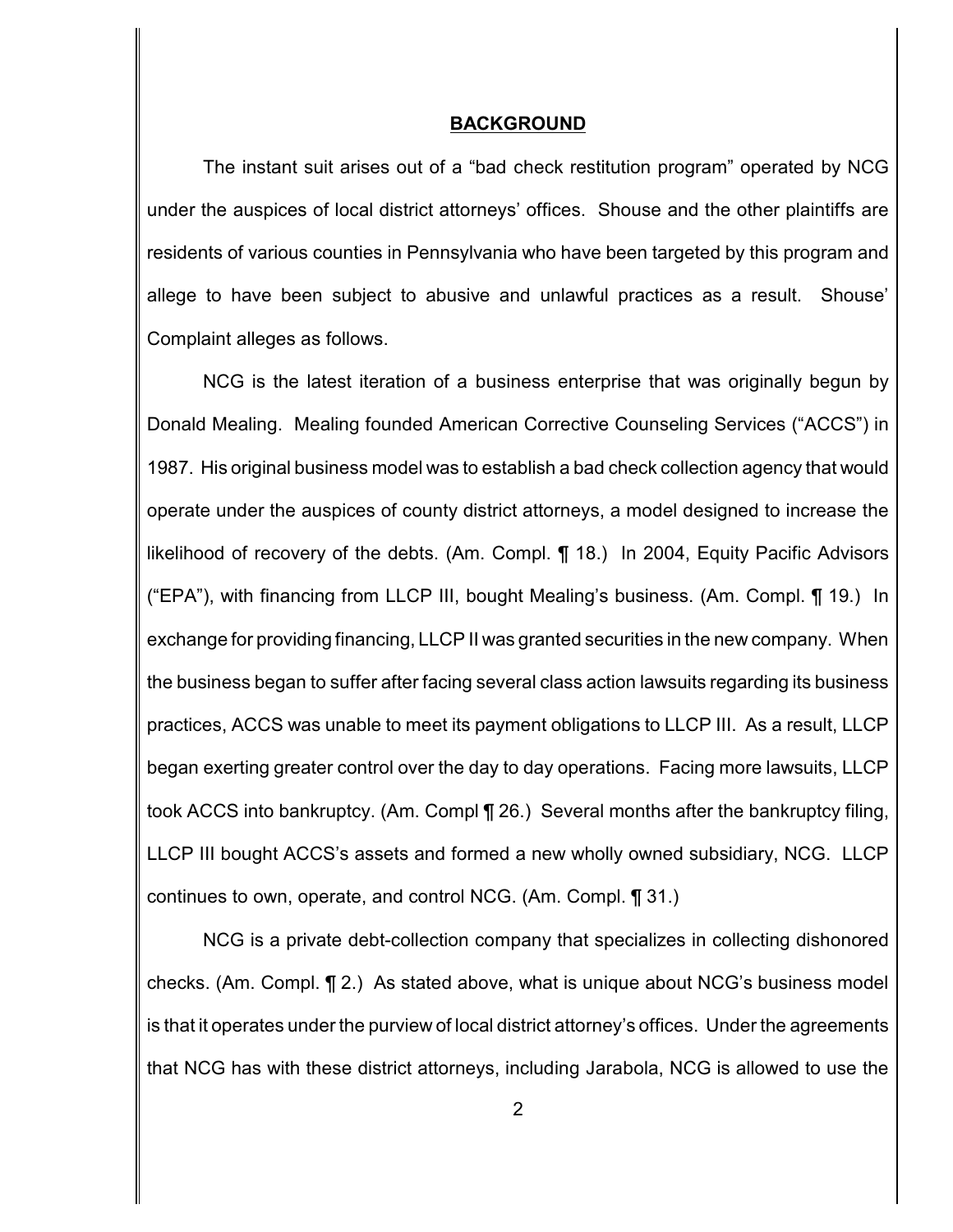district attorney's office, official letterhead, and signature in communicating with individuals who have issued checks that have been dishonored. (Am. Compl. 1 3.) Shouse contends that these communications are designed to intentionally mislead the recipient into believing that they are dealing with the district attorney's office when in fact they are dealing with a private debt collection agency, and that they are then essentially coerced into paying for an expensive "diversion" program under the implicit threat that unless they do so they will be criminally prosecuted. (Am. Compl. ¶ 5.)

Shouse also alleges that after establishing these bad check diversion programs with local district attorneys, NCG would receive bad checks directly from retailers, rather than through the district attorney's office, in contravention to Pennsylvania law and the terms of their agreements with the district attorneys. (Am. Compl. ¶ 41.)

Shouse filed the instant suit as a purported class action on January 25, 2010, (Doc. 1) and amended her Complaint on April 19, 2010 (Doc. 25). In her Amended Complaint, Shouse brought claims for violations of the RICO statute (Count I), the Fair Debt Collection Practices Act ("FDCPA") (Count II), the Fair Credit Extension Uniformity Act (Count III); the Unfair Trade Practices and Consumer Protection Law (Count IV); 42 U.S.C. § 1983 (Counts V and VI), the Pennsylvania Constitution (Count VII), Negligent Misrepresentation (Count VIII), and Unjust Enrichment (Count IX). Defendants then filed Motions to Dismiss. NCG, in their Brief in Support of their Motion to Dismiss, (Doc. 36), argues that they are immune from suit under an exception to the Fair Debt Collection Practices Act that shields them from liability. They also argue that Shouse has not pled enough facts to make out a legally cogent claim for a violation of her rights under federal law. D.A. Jarbola, in his Brief in Support of his Motion to Dismiss, (Doc. 31) argues that he is immune from suit on absolute and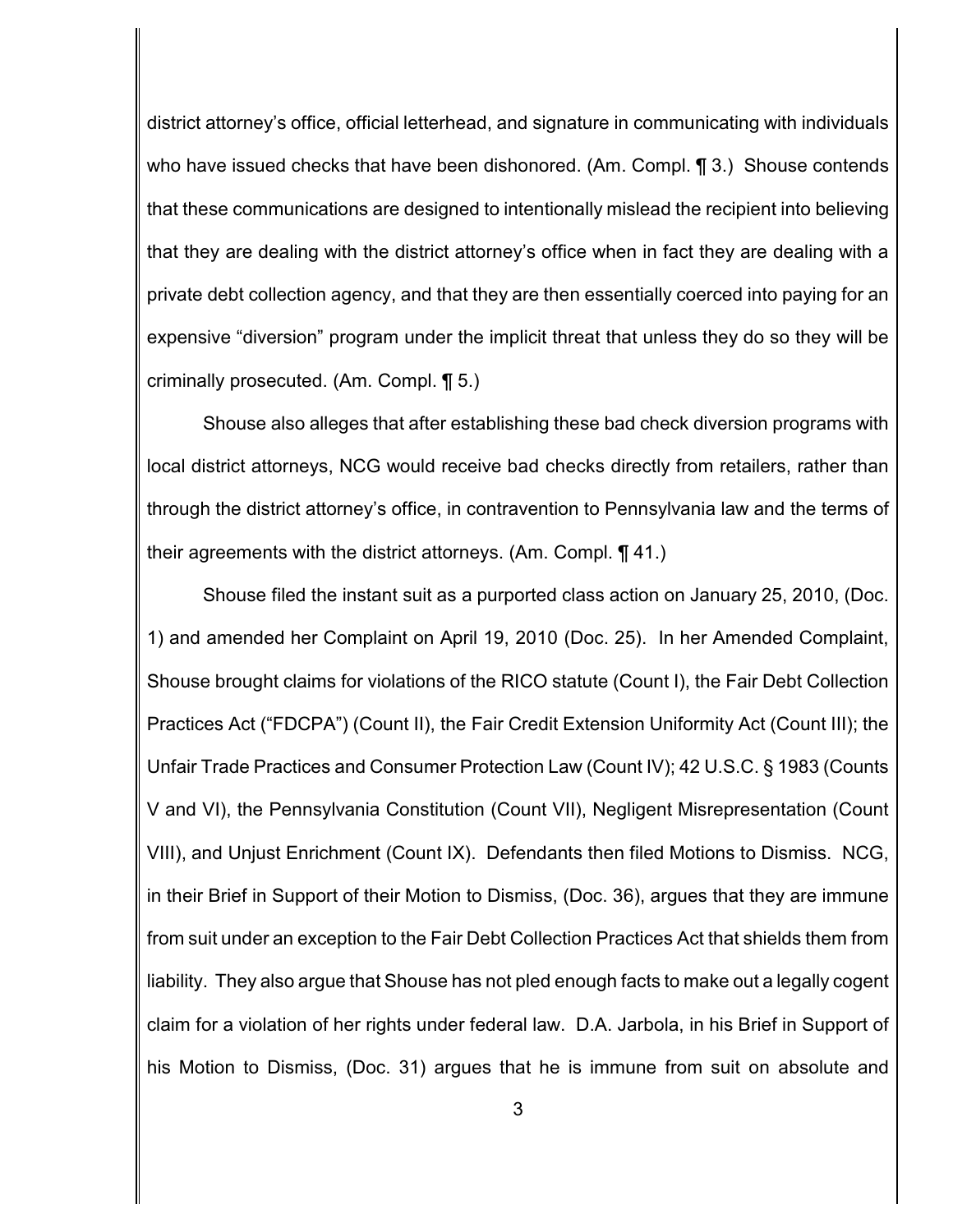qualified immunity grounds. In their Brief in Support of their Motion to Dismiss, (Doc. 72) LLCP and LLCP III argue that the Court cannot validly exercise person jurisdiction over them.

#### **LEGAL STANDARD**

Federal Rule of Civil Procedure 12(b)(6) provides for the dismissal of a complaint, in whole or in part, for failure to state a claim upon which relief can be granted. Dismissal is appropriate only if, accepting as true all the facts alleged in the complaint, a plaintiff has not pleaded "enough facts to state a claim to relief that is plausible on its face," *Bell Atl. Corp. v. Twombly*, 550 U.S. 544, 570 (2007), meaning enough factual allegations "'to raise a reasonable expectation that discovery will reveal evidence of'" each necessary element, *Phillips v. County of Allegheny*, 515 F.3d 224, 234 (3d Cir. 2008) (quoting *Twombly*, 550 U.S. at 556); *see also Kost v. Kozakiewicz*, 1 F.3d 176, 183 (3d Cir. 1993) (requiring a complaint to set forth information from which each element of a claim may be inferred). In light of Federal Rule of Civil Procedure 8(a)(2), the statement need only "'give the defendant fair notice of what the ... claim is and the grounds upon which it rests.'" *Erickson v. Pardus*, 551 U.S. 89, 93 (2007) (per curiam) (quoting *Twombly*, 550 U.S. at 555). "[T]he factual detail in a complaint [must not be] so undeveloped that it does not provide a defendant [with] the type of notice of claim which is contemplated by Rule 8." *Phillips*, 515 F.3d at 232; *see also Airborne Beepers & Video, Inc. v. AT&T Mobility LLC*, 499 F.3d 663, 667 (7th Cir. 2007).

In deciding a motion to dismiss, the Court should consider the allegations in the complaint, exhibits attached to the complaint, and matters of public record. *See Pension Benefit Guar. Corp. v. White Consol. Indus., Inc.*, 998 F.2d 1192, 1196 (3d Cir. 1993). The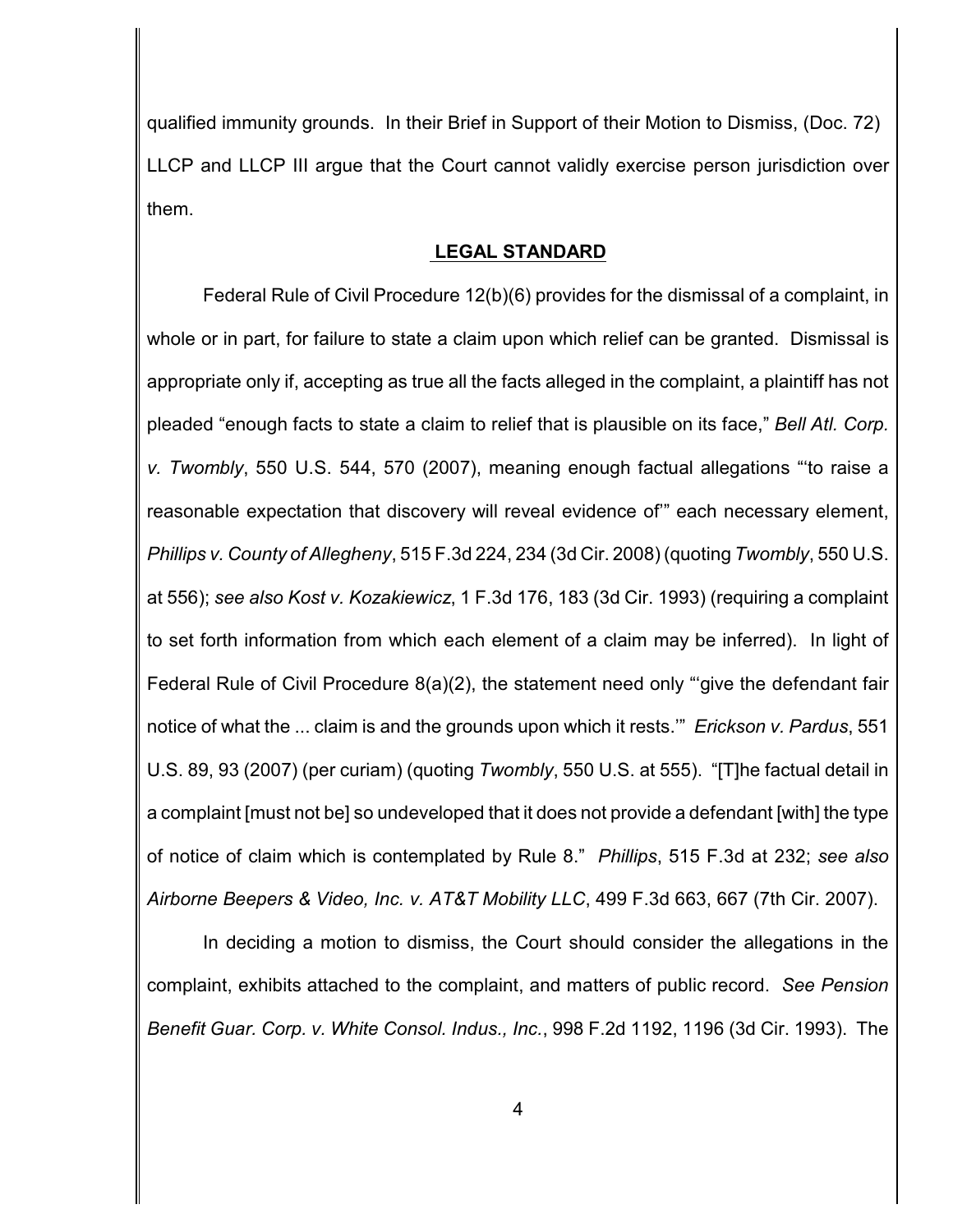Court may also consider "undisputedly authentic" documents when the plaintiff's claims are based on the documents and the defendant has attached copies of the documents to the motion to dismiss. *Id.* The Court need not assume the plaintiff can prove facts that were not alleged in the complaint, *see City of Pittsburgh v. W. Penn Power Co.*, 147 F.3d 256, 263 & n.13 (3d Cir. 1998), or credit a complaint's "'bald assertions'" or "'legal conclusions,'" *Morse v. Lower Merion Sch. Dist.,* 132 F.3d 902, 906 (3d Cir. 1997) (quoting *In re Burlington Coat Factory Sec. Litig.*, 114 F.3d 1410, 1429-30 (3d Cir. 1997)). "While legal conclusions can provide the framework of a complaint, they must be supported by factual allegations." *Ashcroft v. Iqbal*, 129 S. Ct. 1937, 1950 (2009). When considering a Rule 12(b)(6) motion, the Court's role is limited to determining whether a plaintiff is entitled to offer evidence in support of her claims. *See Scheuer v. Rhodes,* 416 U.S. 232, 236 (1974). The Court does not consider whether a plaintiff will ultimately prevail. *See id.* A defendant bears the burden of establishing that a plaintiff's complaint fails to state a claim. *See Gould Elecs. v. United States,* 220 F.3d 169, 178 (3d Cir. 2000).

### **DISCUSSION**

### **I. NCG's Motion to Dismiss**

## **A. The FDCPA Exception for Pretrial Diversion Programs for Bad Check Offenders**

Defendant NCG's Motion to Dismiss will be denied because Shouse has pled sufficient facts to make a claim that 15 U.S.C. § 1692p does not apply to NCG.

Shouse alleges that NCG has violated the FDCPA with its collection tactics and business strategy.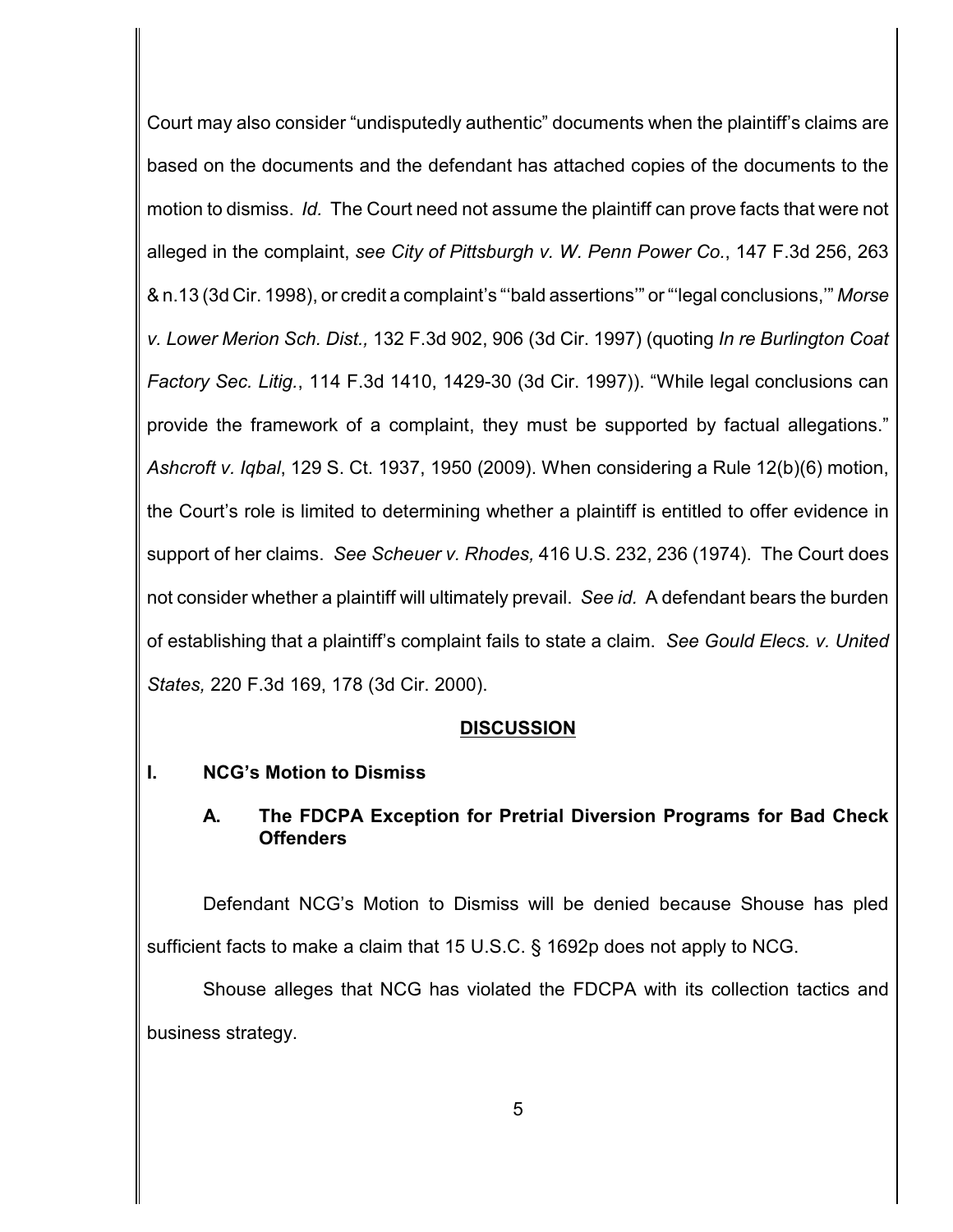The Fair Debt Collection Practices Act prohibits the use of abusive, deceptive, and unfair debt collection practices by persons engaged in the business of collecting debts owned by consumers to third parties.

H.R. Rep. No. 99-405 (1985).

NCG, in its Reply, does not defend their practices specifically but instead points to a

2006 amendment to the FDCPA. As NCG rightly points out, 15 U.S.C. § 1692p was added

to the FDCPA and created an explicit exception for district attorney-sanctioned pretrial

diversion programs for alleged bad check offenders. The exception states that:

[A] private entity shall be excluded from the definition of a debt collector. . . if a State or district attorney establishes, within the jurisdiction of such State or district attorney and with respect to alleged bad check violations. . . a pretrial diversion program for alleged bad check offenders who agree to participate voluntarily in such program to avoid criminal prosecution. 15 U.S.C. § 1692p.

Shouse, on the other hand, plausibly contends, for purposes of a Motion to Dismiss,

that NCG does not meet the requirements found in the statute to successfully invoke the

exception. Shouse argues that while district attorney approval is a *necessary* condition for

§ 1692p to apply, it is not *sufficient*, and that NCG has violated the safeguards put in place

by Congress to make sure this exception is not abused. Primarily, Shouse points to the

"voluntarily" language found in § 1692p and argues that the NCG bad check diversion

program does not present itself as "voluntary" to the individuals who receive their notices in

the mail. For purposes of the Motion to Dismiss, the Court concurs. First, the notice has the

insignia of the district attorney's office and the district attorney's name prominently across

the top of it. (Pl. Ex. B.) Then, in all capital letters, the notice states: "Official Notice -

Immediate Attention Required." (Id.) It continues:

This Office has received a report(s) of criminal activity alleging you have violated Title 18, Section 4105 of the Pennsylvania State Statutes, Issuing a Fraudulent Check. If the check is less than \$200, a conviction under this statute, is a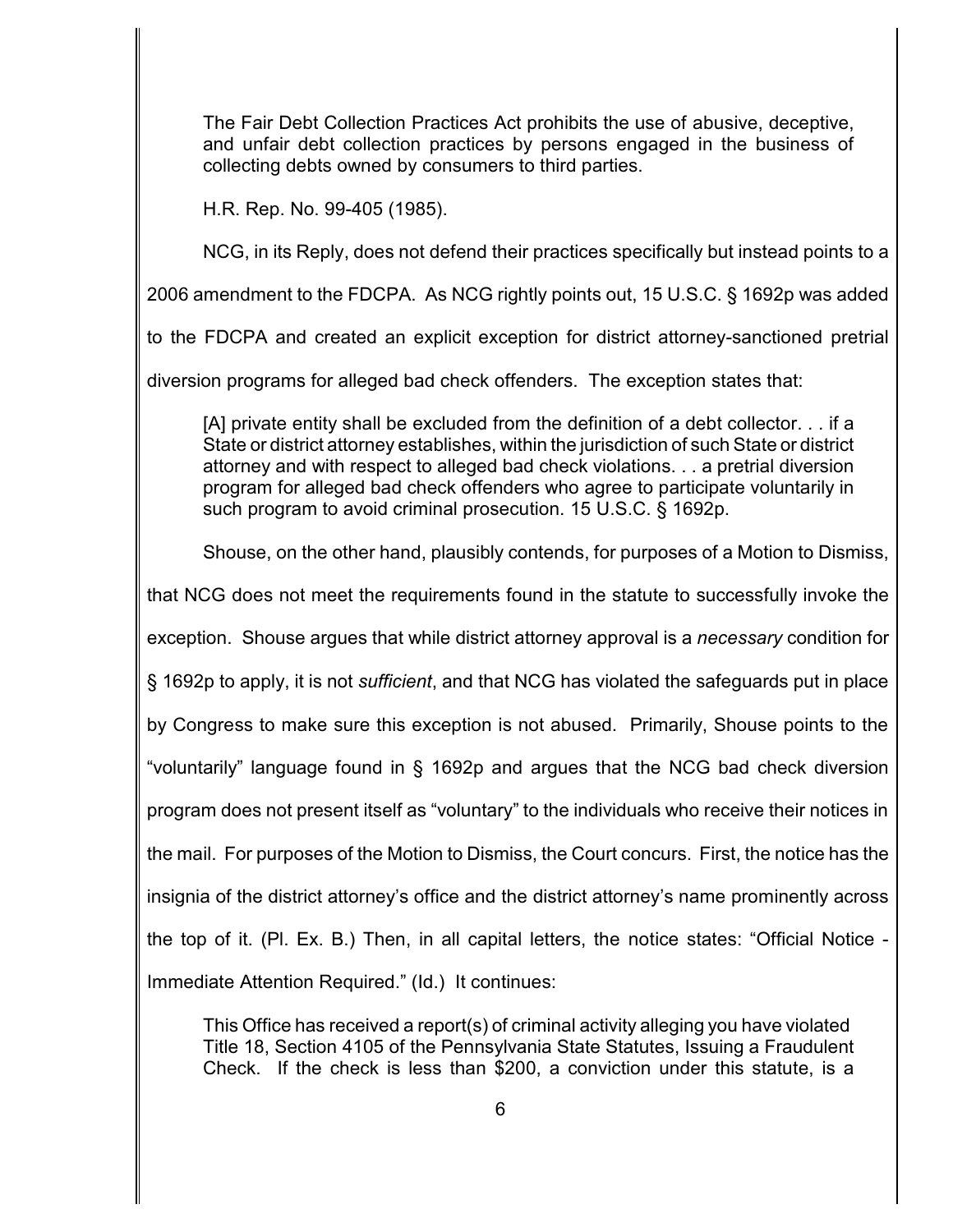Summary Offense and punishable by up to a \$300 fine. If the check is more than \$200, a conviction under this statute is a MISDEMEANOR and punishable by up to a \$5,000 fine and/or two  $(2)$  years in jail. . .

However, you may avoid a court appearance by participating in the Luzerne County District Attorney Diversion Program.

Id.

Although the notice does go on to state that "[t]he Diversion Program is an optional alternative to court proceedings," (Id.) this sentence is virtually drowned in a sea of capital lettering and "required" language that would clearly make the least sophisticated reader, or even a sophisticated one, believe that they better respond to the notice. Further, as stated in Plaintiff's Complaint, all the contact information is *not* for the district attorney's office, as it arguably purports to be, but instead for NCG. As a result, an individual faced with such a notice and calling the contact number wishing to dispute the claim would be greeted on the phone by an NCG employee whose objective is solely to get the individual to pay their balance in full. In the Court's view, Shouse has pled sufficiently that NCG is not within the exception found at § 1692p of the FDCPA. Although Shouse brings up further arguments as to why this exception should not apply, the Court need not address them here since it has concluded that § 1692p does not apply for purposes of NCG's Motion to Dismiss.

## **B. Plaintiffs' 42 U.S.C. § 1983 Claims**

Shouse has not pled facts sufficient to state a claim for a violation of her Fourteenth Amendment procedural due process rights under 42 U.S.C. § 1983. As a result, this Count of her Amended Complaint will be dismissed. 42 U.S.C. § 1983 states that:

Every person who, under color of any statute, ordinance, regulation, custom, or usage, of any State or Territory or the District of Columbia, subjects, or causes to be subjected, any citizen of the United States or other person within the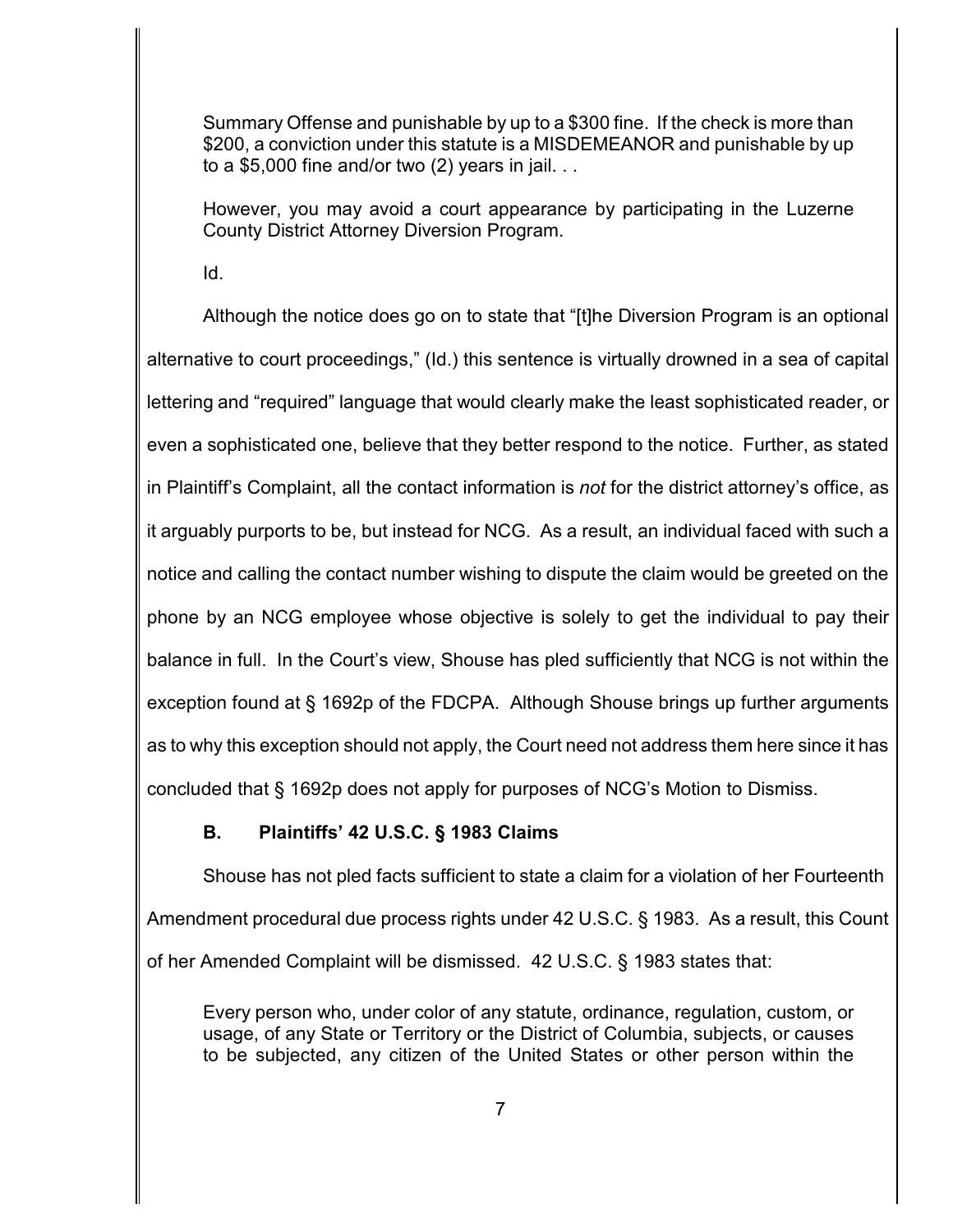jurisdiction thereof to the deprivation of any rights, privileges, or immunities secured by the Constitution and laws, shall be liable to the party injured in an action at law, suit in equity, or other proper proceeding for redress. . ..

42 U.S.C. § 1983.

Money has long been recognized as a protected by procedural due process. *See e.g., Board of Regents v. Roth*, 408 U.S. 564 (1972). It has been established that a private entity acting jointly with a state official to deprive an individual of private personal property can be characterized as a "state actor" for Fourteenth Amendment purposes. *See e.g., Lugar v. Edmondson Oil Co.*, 457 U.S. 922 (1982). Furthermore, procedural due process requires an impartial arbiter to ensure the fairness and disinterestedness of the procedures. *See e.g., Rogin v. Bensalem Twp.*, 616 F.2d 680 (3d Cir. 1980). However, allegations of mere verbal harassment or threats, do not state a claim under 42 U.S.C. 1983. *Burkholder v. Newton*, 116 Fed. Appx. 358 (3d Cir. 2004).

Shouse and the other plaintiffs claim that NCG, acting under the auspices of local district attorney's offices, deprived them of their property, namely money, without proper due process, but rather through a series of misleading and coercive notices. As distasteful as some of NCG's business practices are alleged to be, their alleged threats and intimidation do not rise to the level of a violation of due process. Shouse could have availed herself of counsel, which she and the other plaintiffs ultimately did, and Shouse herself never actually paid any money to NCG. Threats are just that, threats, and NCG did not and could not, on their own, file criminal charges against the plaintiffs. As a result, the Court finds that Shouse's allegations of NCG's violation of her procedural due process rights does not make out a claim for relief under § 1983 for purposes of the Motion to Dismiss. As a result, NCG's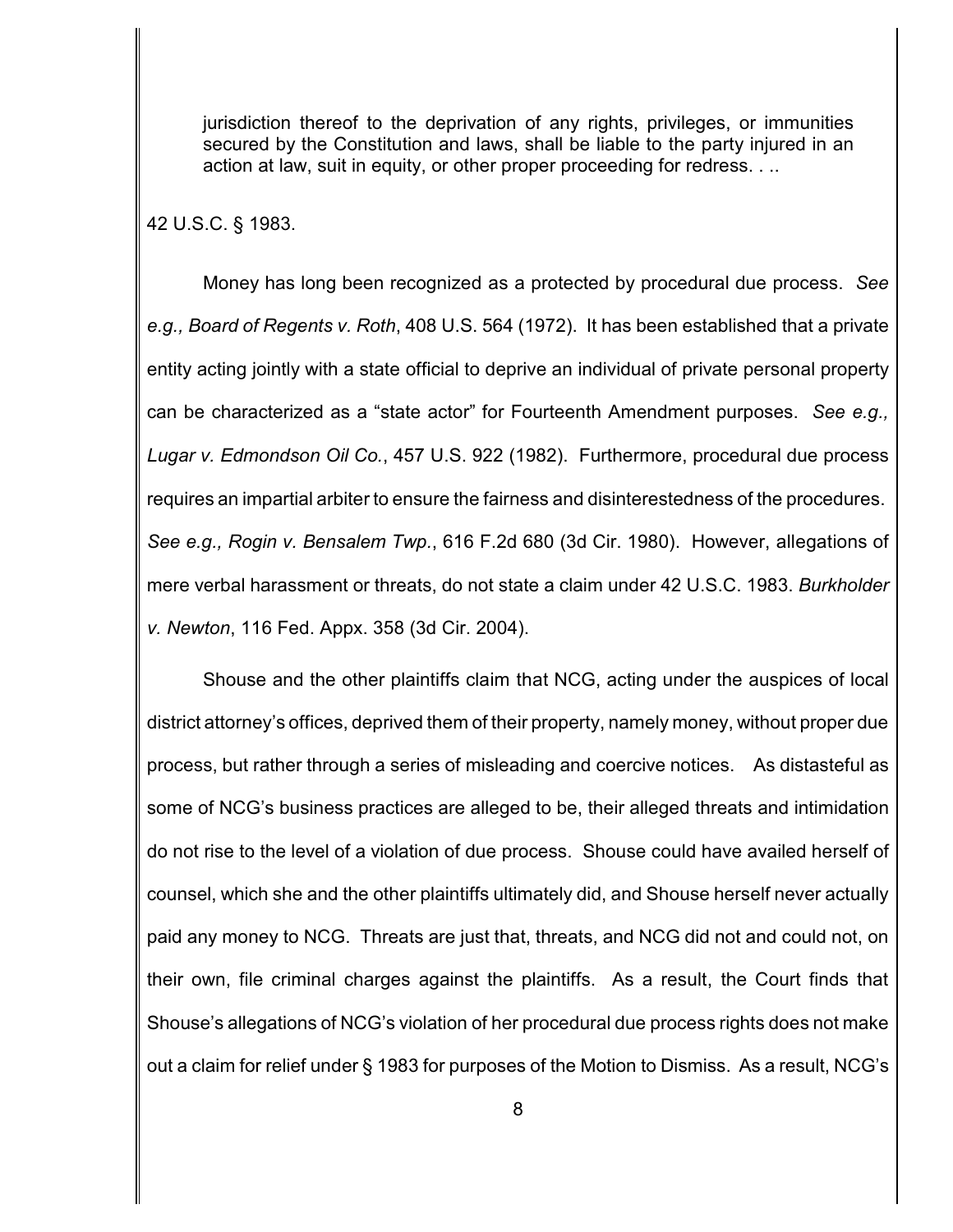Motion to Dismiss this Count of the Amended Complaint will be granted.

## **C. Abstention, Federalism, and Comity**

The Court will not abstain from hearing the instant suit. In their Brief, Defendants argue that the Court should either apply *Burford* abstention or principles of federalism and comity and not exercise jurisdiction in this case. The Court disagrees.

The Court begins by noting that "[a]bstention from the exercise of federal jurisdiction is the exception, not the rule." *Colorado River Conservation Dist. v. U.S.*, 424 U.S. 800, 813 (1976). *Burford* abstention was designed to allow federal courts to abstain in cases where the state courts were likely to have greater expertise in a complex area of state law. *See Burford v. Sun Oil Co.*, 319 U.S. 315 (1943). NCG's reliance on this doctrine is misplaced for two reasons. Firstly, *Burford* was designed to be applied in *diversity* actions, not ones interpreting federal law, as the suit here. Secondly, pre-complaint diversionary programs can hardly be seen as being as complex as, for instance, oil drilling regulations in Texas – the area of state law in play in *Burford*.

NCG's comity and federalism arguments are of no avail since a main underpinning of Shouse's Complaint is that the type of collection business NCG is running is precisely *not* authorized by the Pennsylvania legislature. As a result, federalism and comity would surely not be upset if in fact NCG and the district attorney's office were running a diversionary program noxious to state law.

In conclusion, the Court will not dismiss the instant suit on abstention or federalism grounds.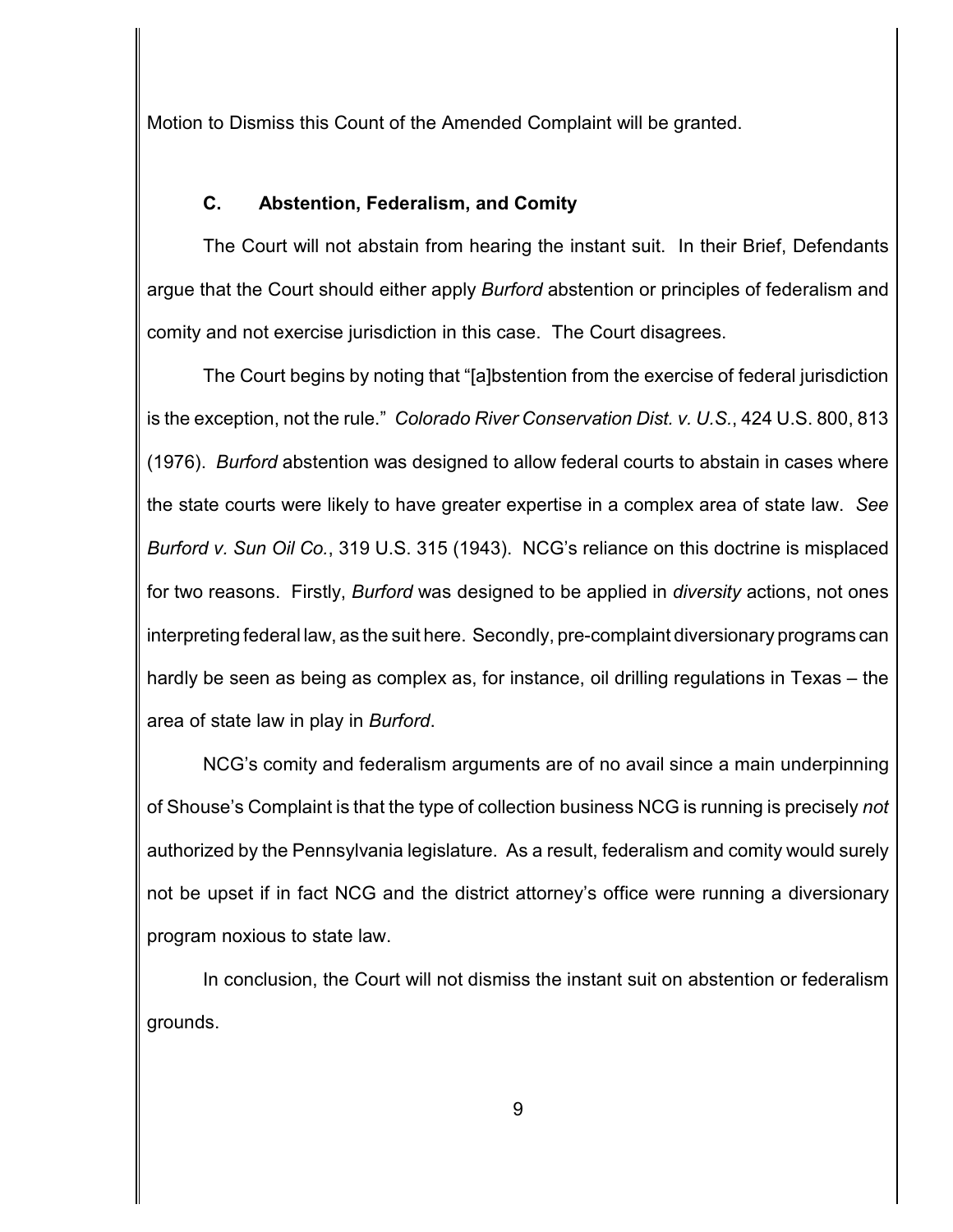### **II. D.A. Jarabola's Motion to Dismiss**

#### **A. Absolute Immunity**

Jarabola's Motion to Dismiss will be granted because he is entitled to absolute immunity from the instant suit. It is well established that state prosecuting attorneys are absolutely immune from liability under 42 U.S.C. § 1983 for actions related to the initiation and presentation of a criminal prosecution. *Imbler v. Pachtman*, 424 U.S. 409, 431 (1976). Following *Imbler*, the Third Circuit has eschewed a bright-line test in analyzing the immunity issue in favor of a "functional approach." Elaborating on this approach, the Third Circuit has held that while prosecutors are absolutely immune from conduct associated with the judicial phase of the criminal process, only *qualified* immunity is available for conduct related to the prosecutor's administrative or investigative roles. *See e.g., Rose v. Bartle*, 871 F.2d 331 (3d 1989). Prosecutors bear the "heavy burden" of establishing their entitlement to absolute immunity, as there is a presumption in the Third Circuit that qualified, rather than absolute, immunity is appropriate. *Odd v. Malone*, 538 F.3d 202 (3d 2008). To overcome this presumption, "a prosecutor must show that he or she was functioning as the state's advocate when performing the action(s) in question." *Odd*, 538 F.3d at 208, (*quoting Yarris v. County of Del.*, 465 F.3d 129 (3d Cir. 2006)) **.**

The instant suit deals with a "bad check restitution program." Such a program is designed to be an alternative to criminal prosecution. Oversight over such a program is by definition intimately related to Jarabola's prosecutorial powers, as it concerns who the district attorney will and will not bring criminal charges against. While there is certainly an administrative aspect in play here, the thrust of the program is squarely within Jarabola's prosecutorial discretion. As a result, Jarabola is entitled to absolute immunity from the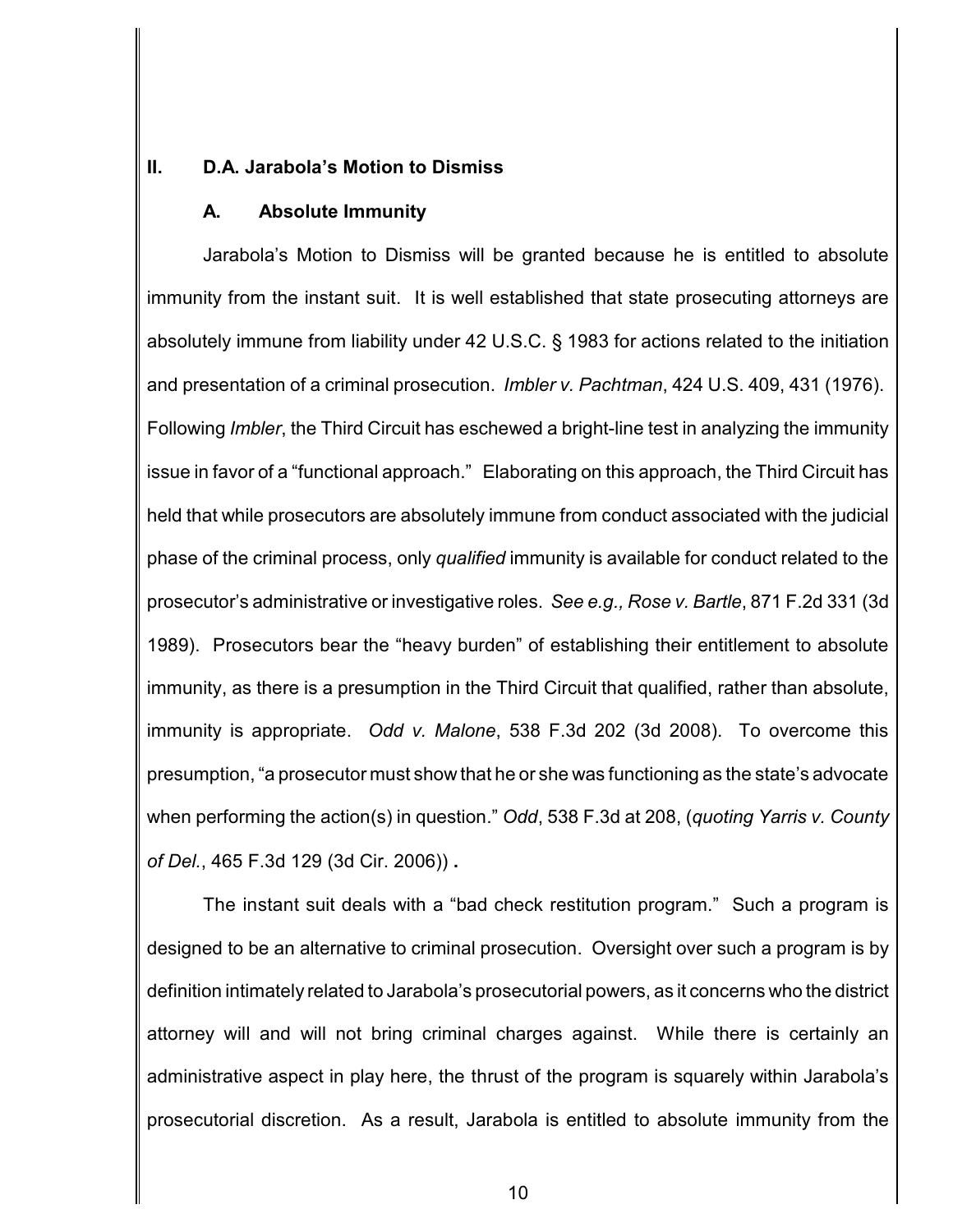instant suit. Since the Court has determined that absolute immunity applies to Defendant Jarabola, it need not discuss Jarabola's qualified immunity arguments at this time.

## **III. LLCP and LLCP III's Motion to Dismiss**

### **A. Personal Jurisdiction**

The Court will allow Plaintiffs jurisdictional discovery of Defendants LLCP and LLCP III before deciding the Motion to Dismiss.

While the Court can accept Plaintiff's allegations regarding jurisdiction as true for purposes of the Motion to Dismiss, "once the defendant raises the question of personal jurisdiction, the plaintiff bears the burden to prove, by a preponderance of the evidence, facts sufficient to establish personal jurisdiction," *Carteret Sav. Bank, FA v. Shushan*, 954 F.2d 141, 147 (3d Cir. 1992) (internal citation omitted).

District courts are permitted to exercise personal jurisdiction over a nonresident to the extent allowed under the laws of the state where the district court sits. Fed. R. Civ. P. 4(e). Pennsylvania retains personal jurisdiction over nonresidents to the fullest extent permitted by the United States Constitution. 42 Pa. C.S. § 5322(b). Therefore, its reach is coextensive with the Due Process Clause of the Fourteenth Amendment. In analyzing personal jurisdiction under the Due Process Clause, the United States has long used what is commonly referred to as the "minimum contacts" test. *Int'l Shoe Co. v. State of Wash., Office of Unemployment Comp. & Placement*, 326 U.S. 310 (1945). The defendant must be shown to have "certain minimum contacts with [the forum] such that the maintenance of the suit does not offend 'traditional notions of fair play and substantial justice.'" *Int'l Shoe Co.*, 326 U.S. at 316. This has evolved into a two-part test: first, the court looks at the nature of the contacts with the forum, and then, second, it determines whether the exercising of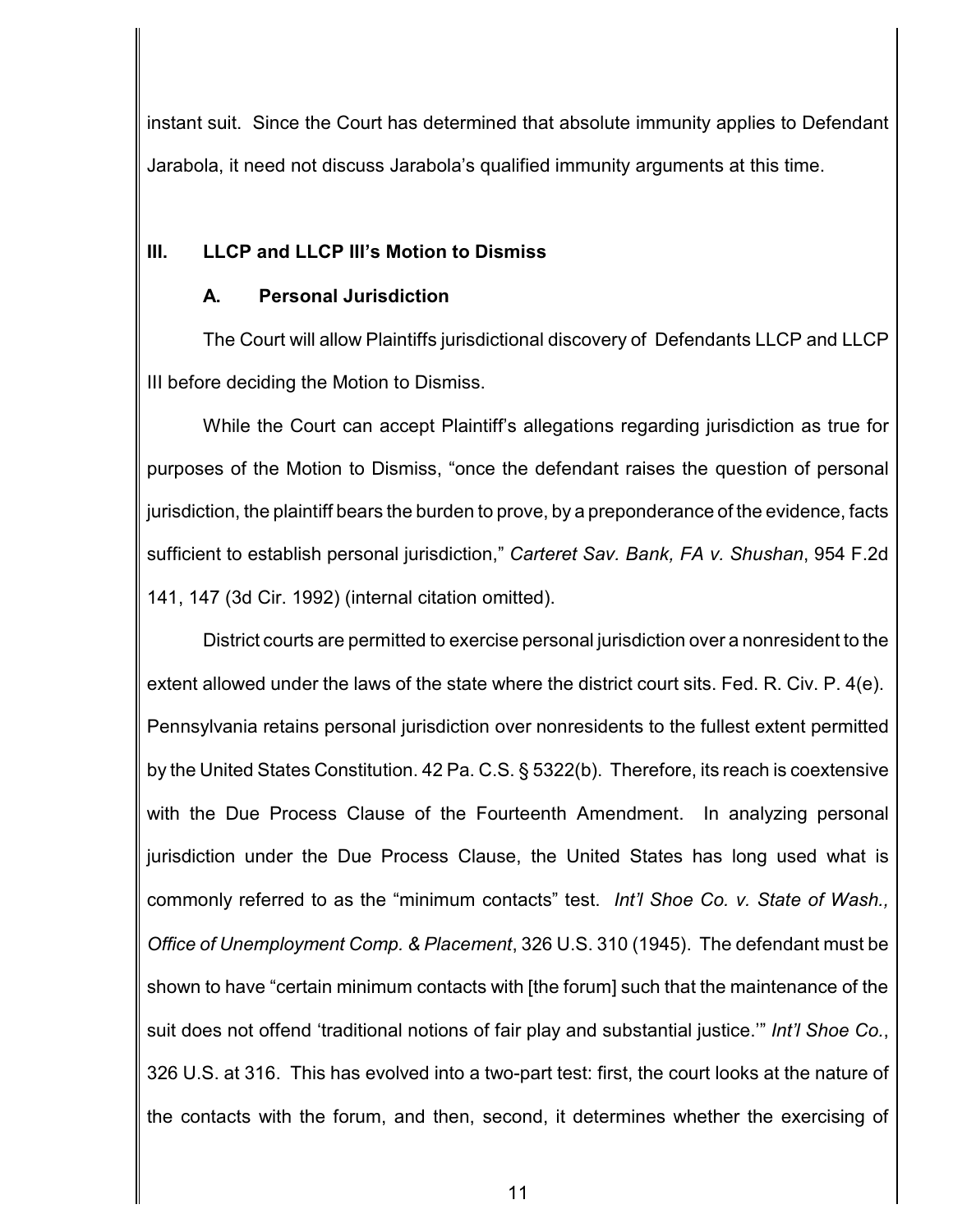jurisdiction would be fair to the defendant. *See Burger King Corp. v. Rudzewicz*, 471 U.S. 462 (1985).

Furthermore, "[u]nder Pennsylvania law personal jurisdiction of a non-forum coconspirator may be asserted . . . where a plaintiff demonstrates that substantial acts in furtherance of the conspiracy occurred in Pennsylvania and that the non-forum coconspirator was aware or should have been aware of those acts." *Santana Prod., Inc. v. Bobrick Washroom Equip.*, 14 F.Supp. 2d. 710, 718 (M.D.Pa. 1998) (internal citation omitted.)

For the non-conspiracy counts of their complaint, Plaintiffs not only argue that Defendant essentially controls NCG, but also that Defendant is a "debt collector" under the Fair Debt Collection Practices Act ("FDCPA") such that the substantial amount of business activities Defendant conducts in Pennsylvania through NCG allows the Court to exercise persona jurisdiction over them.

"To state a claim under the FDCPA, a plaintiff must allege that defendants engaged in prohibited practices in an attempt to collect a 'debt'." *Dolente v. McKenna*, No. 95-7142, 1996 WL 304850, at \*2 (E.D.Pa. June 6, 1996). 15 U.S.C. § 1692a(6) states:

The term "debt collector" means any person who uses any instrumentality of interstate commerce or the mails in any business the principal purpose of which is the collection of any debts, or who regularly collects or attempts to collect, directly or indirectly, debts owed or due or asserted to be owed or due another.

15 U.S.C. § 1692a(6).

Related to this last point is the issue of whether or not the Court can exercise jurisdiction over the non-forum parent of a subsidiary company doing business in this forum. In the Third Circuit, where the separation between a corporate parent and its subsidiary is "real" and not merely formal, a court does not have jurisdiction over the non-resident parent. *Quaker State Dyeing & Finishing Co. v. ITT Terryphone Corp.*, 461 F.2d 1140, 1142 (3d Cir.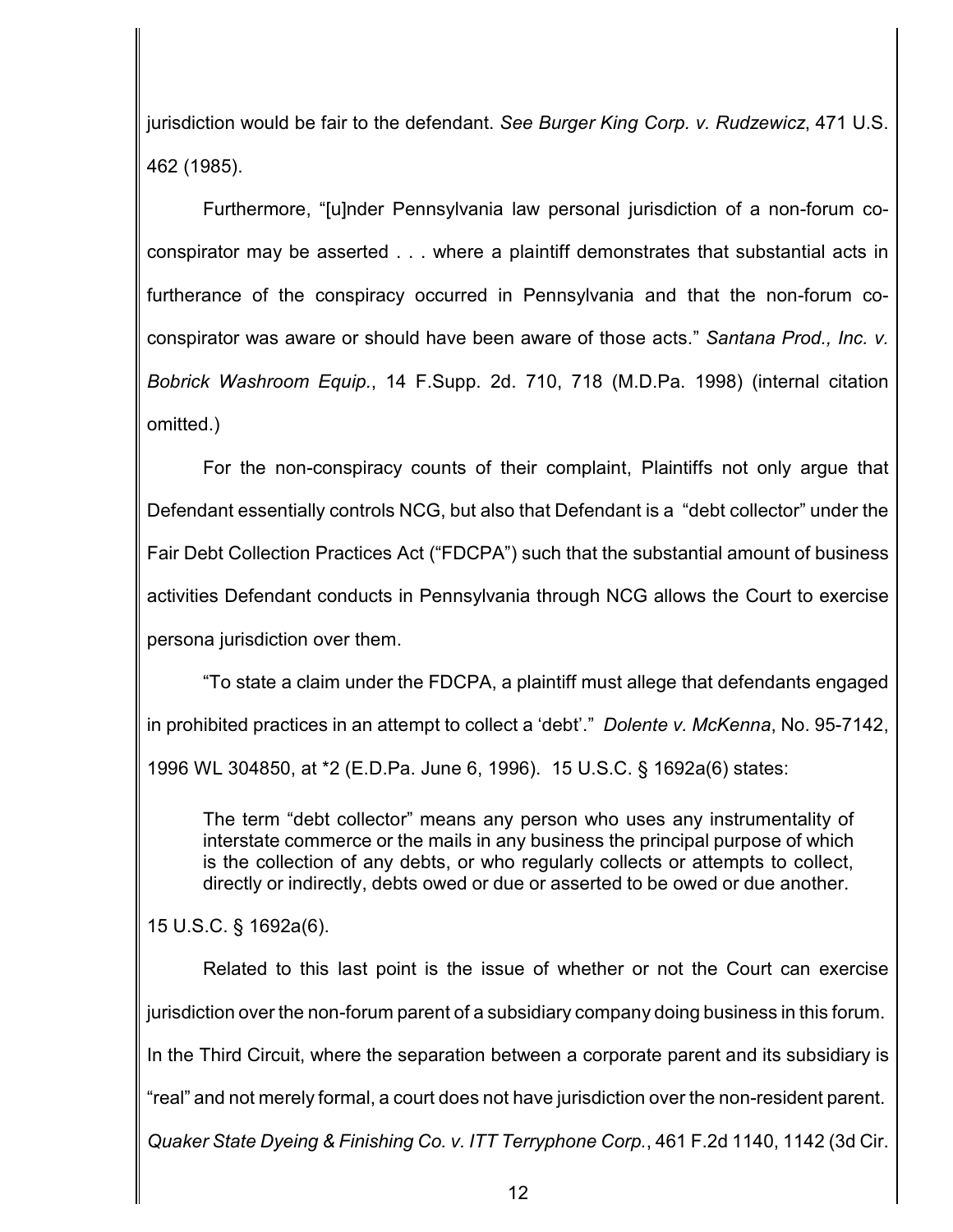1972) (citing *Cannon Mfg. Co. v. Cudahy Packing Co.*, 267 U.S. 333 (1925)). However, the court will have personal jurisdiction if the separateness of the two corporate entities has been disregarded or if the subsidiary is merely the alter ego or agent of the parent. *Clark v. Matsushita Elec. Indus. Co.*, *Ltd*., 811 F.Supp. 1061, 1067 (M.D.P.A. 1993) (internal citation omitted.) The agency and alter ego theories center on control. *Clark*, 811 F.Supp. at 1068. For a subsidiary to be considered the alter ego of its parent corporation, "the degree of control exercised by the parent must be greater than normally would be associated with common ownership and directorship." *Savin Corp. v. Heritage Copy Prod., Inc.*, 661 F.Supp. 463, 468 (M.D.P.A. 1987). These factors include: ownership of all or most of the stock of the related corporation; common officers and directors; a common marketing image; common use of a trademark or logo; common use of employees; an integrated sales system; and, the receipt by the officers of the related corporation of instructions from the principal corporation. *Savin*, 661 F.Supp. at 469.

In this case, Plaintiffs contend that Defendant exercises control over NCG through providing all of NCG's capital funding; providing management oversight of all aspects of NCG's operations, including marketing, corporate communications, and the contracts between NCG and the local district attorneys; reviewing and approving collection tactics; managing NCG's legal affairs; and picking the Board of Directors. Plaintiffs also contend that Defendant has been effectively in control of NCG since its previous incarnation as ACCS, and that it created NCG to purchase ACCS's assets after it put ACCS into bankruptcy in order to avoid judgments in previously-brought class-action suits against ACCS. Defendant argues that even if all of these facts are true, which it disputes, this still does not demonstrate sufficient "control" over its subsidiary NCG such that the Court exercising personal jurisdiction over it would be proper.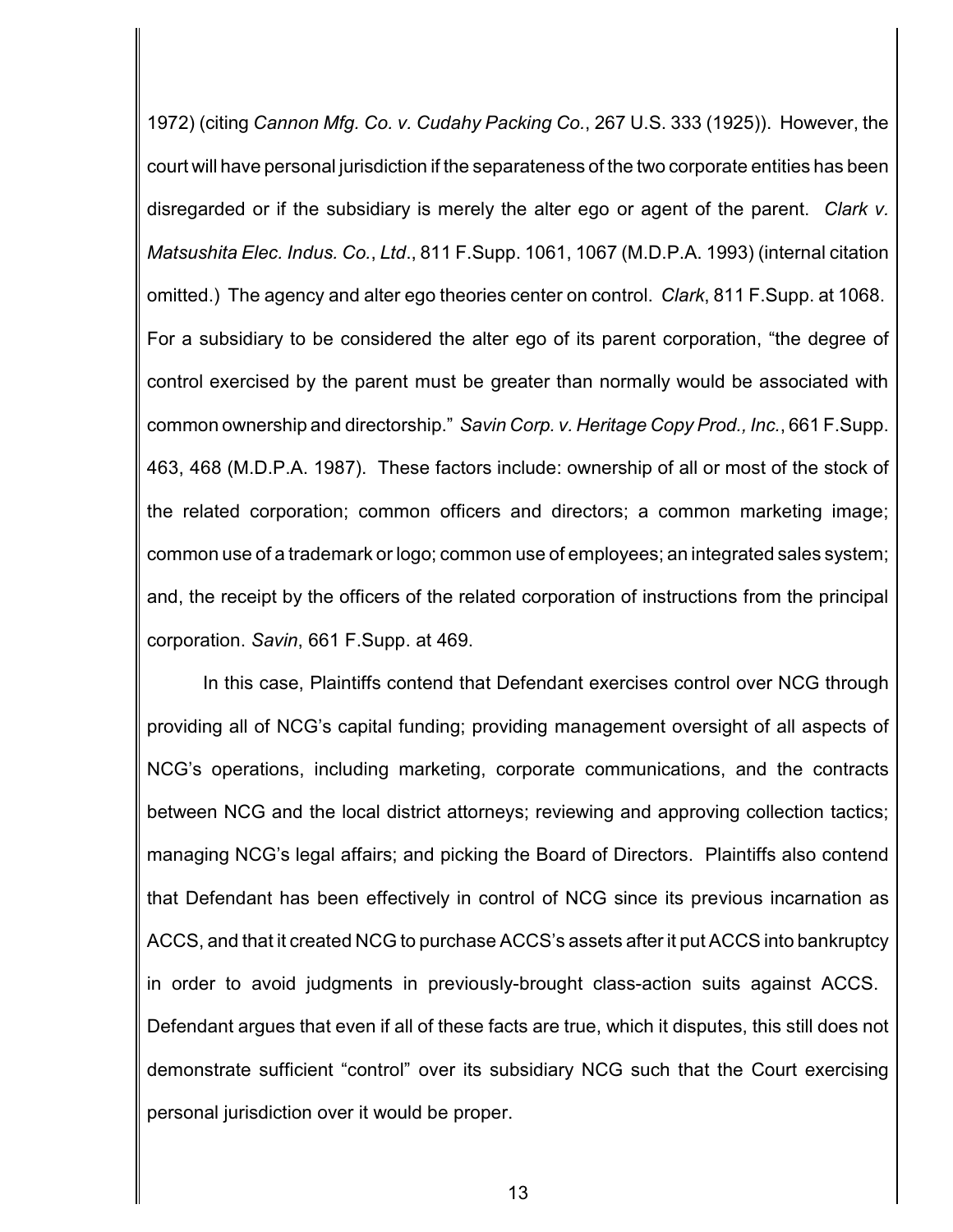Since at this point the burden is on the Plaintiffs to demonstrate with *facts*, not mere allegations, that personal jurisdiction over Defendants LLCP and LLCP III is proper by a preponderance of evidence, the Court will grant Plaintiffs limited jurisdictional discovery into three areas: (1) the nature and extent of Defendants LLCP and LLCP III's "awareness" of Defendant NCG's business practices in Pennsylvania; (2) Defendants LLCP and LLCP III's role in the creation of Defendant NCG; and (3) what Defendants LLCP and LLCP III knew about the nature of ACCS's business and its practices when LLCP III put up the original financing for Equity Pacific Advisors to purchase ACCS in 2004.

### **CONCLUSION**

For the foregoing reasons, Defendant NCG's Motion to Dismiss (Doc. 35) will be granted in part and denied in part, Defendant Jarbola's Motion to Dismiss (Doc. 30) will be granted, and Defendants LLCP and LLCP III's Motion to Dismiss (Doc. 72) will not be decided until Plaintiffs have had a chance to conduct jurisdictional discovery into the three areas outlined above. An appropriate order follows.

11/30/10 /s/ A. Richard Caputo Date **A. Richard Caputo** A. Richard Caputo United States District Judge